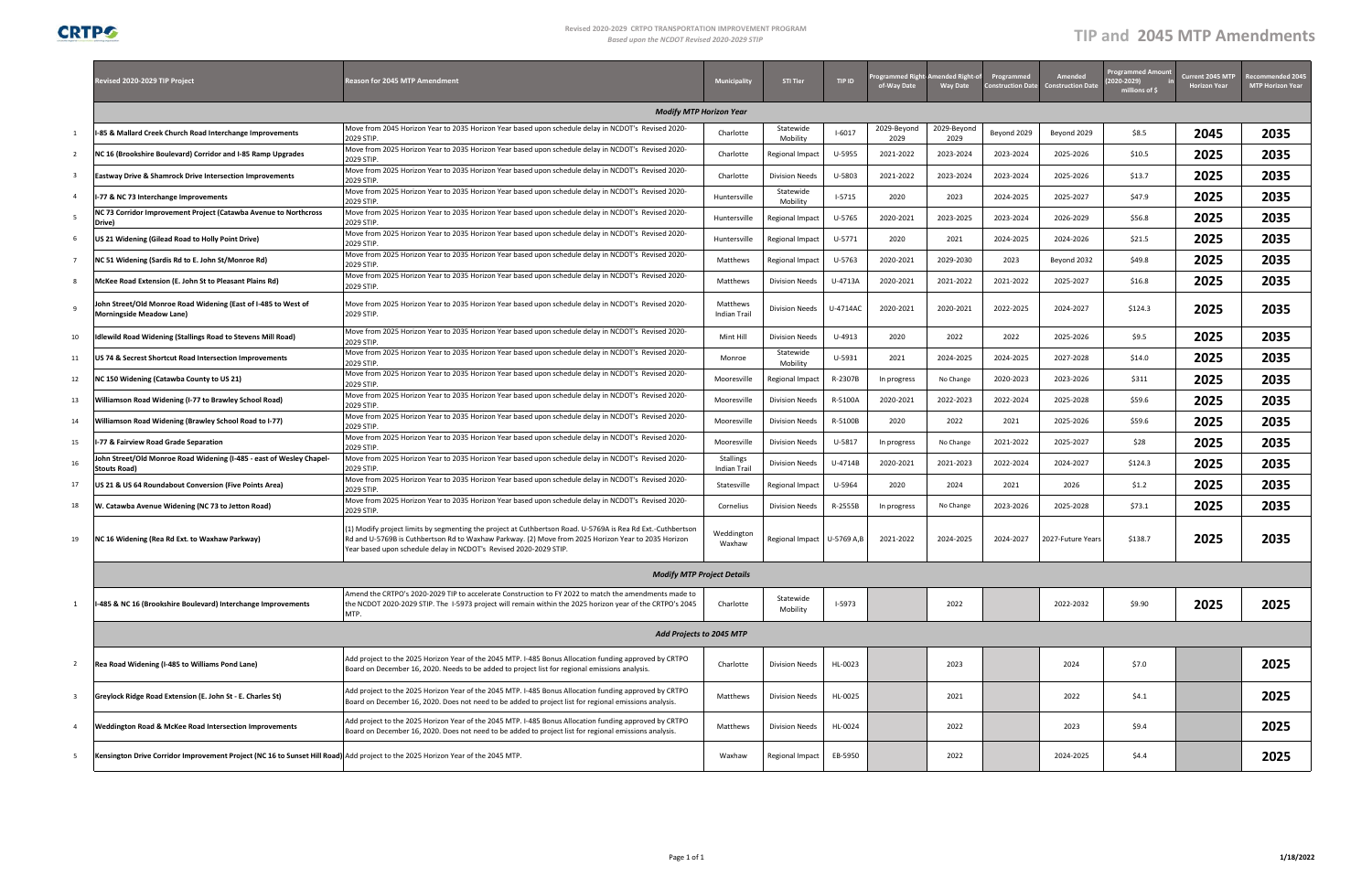

### **CRTPO DRAFT 2020‐2029 REVISED TIP 2020‐2029 TIP Amendments not requiring MTP amendments January 18, 2022**

| Statewide<br>-5962<br><b>Cornelius Road</b><br>redell<br>\$29,800,000<br>2023-2024<br>2026-2027<br>2025-2027<br>2035<br>No<br>Conversion to Interchange<br>Mooresville<br>2028-Beyond 2029<br>Mobility<br>Division<br>US 21<br>Iredell<br>R-3833C<br>$1 - 77$<br>\$23,600,000<br>2020<br>2024-2026<br>Widen Roadway<br>2035<br>No<br>rawley School Road<br>Mooresville<br>No Change<br>2024-Beyond 2029<br>Needs<br>Regional<br>U-5780<br>NC 150<br>redell<br>2025<br><b>Wiggins Road</b><br>\$1,523,000<br>2020<br>No Change<br>2021<br>2023<br>No<br>Realign intersection<br>Mooresville<br>Impact<br>Division<br>Widen to three lanes with overpass over<br>U-5816<br>redell<br>No<br>Aidnight Lane-Oates Road/I-77 Overpass<br>US 21<br><b>Iluefield Road</b><br>\$41,800,000<br>2024-2026<br>2035<br>Mooresville<br>2020-2021<br>2026-2027<br>2029-Beyond 2029<br>$-77$<br>Needs<br>Regional<br>U-5960<br><b>NC 801</b><br>redell<br><b>IC 150</b><br><b>NC 115</b><br>2023<br>2028<br>2025-2027<br>2035<br>No<br>Widen to multi-lanes<br>\$29,100,000<br>Beyond 2029<br>Mooresville<br>Impact<br>Regional<br>U-6037<br><b>NC 150</b><br>2035<br>IS 21<br>Medical Park Road<br>Iredell<br>\$40,100,000<br>2022-2023<br>2027-2028<br>2025-2028<br>No<br>Widen to multi-lanes<br>Mooresville<br>Beyond 2029<br>Impact<br>Regional<br>$U - 6145$<br>Iredell<br>\$31,810,000<br>2045<br>Cabarrus Co Line<br>Rocky River Road<br>2029-Beyond 2029<br>No<br>JC 3<br>Widen to multi-lanes<br>Mooresville<br>2029-Beyond 2029<br>Beyond 2029<br>Beyond 2029<br>Impact<br>Regional<br>U-5779<br>Iredell<br>2023-2024<br>2035<br><b>NC 115</b><br>Old Wilkesboro Road<br>Hartness Road<br>Statesville<br>\$14,200,000<br>2029-2030<br>2025-2027<br>No<br>Widen to multi-lanes<br>Beyond 2029<br>Impact<br>Regional<br>U-5799<br>redell<br>Widen Roadway<br>\$23,592,000<br>2020-2021<br>2021-2022<br>2023-2025<br>2025<br>No<br>IS 21<br>Fort Dobbs Road<br>ump Station Road<br>Statesville<br>No Change<br>Impact<br>Division<br>U-6054<br>\$4,250,000<br>10<br>rookdale Drive-US 21 Connector<br><b>Brookdale Drive</b><br>US 21<br>redell<br>2020<br>2021<br>2021<br>2022<br>2025<br>No<br>Statesville<br>Construct roadway on new location<br>Needs<br>Regional<br>R-2522<br>IS 21/NC 115<br>Iredell<br>2035<br>11<br>Cedar Lane<br>Barium Lane<br>Widen to multi-lanes<br>Troutman<br>\$32,958,000<br>2021-2022<br>2029-Beyond 2029<br>2023-2025<br>Beyond 2029<br>No<br>Impact<br>Division<br>redell<br>12<br>$U - 6175$<br>US 21/NC 115<br>2029<br>2035<br>Old Mountain Road<br>Buffalo Shoals Road<br>\$41,910,000<br>2029-Beyond 2029<br>Beyond 2029<br>No<br>Widen to multi-lanes<br>Troutman<br>Beyond 2029<br>Needs<br>-277/NC 16 (Brookshire<br>Statewide<br>I-5718A<br>South Carolina State Line<br>13<br>Widening - Managed Lanes<br>Mecklenburg<br>Charlotte<br>\$1,031,350,000<br>2025-2027<br>2029-Beyond 2029<br>2029-Beyond 2029<br>Beyond 2029<br>2035<br>No<br>Mobility<br>reeway)<br>Statewide<br>$1-5963$<br>485<br>No<br>14<br>NC 16 (Providence Road)<br>\$47,500,000<br>2022-2023<br>2029-2030<br>2025-2027<br>2035<br>Interchange Improvements<br>Mecklenburg<br>Charlotte<br>Beyond 2029<br>Mobility<br>Statewide<br>I-5973<br>485<br>\$14,200,000<br>2025<br>2026<br>2035<br>15<br>NC 16 (Brookshire Blvd)<br>Mecklenburg<br>Charlotte<br>2028<br>Beyond 2029<br>No<br>Interchange Improvements<br>Mobility<br>Statewide<br>16<br>$1 - 6012$<br>-485 (NE of Charlotte)<br>2025<br>2027-2028<br>2035<br>85<br>Mecklenburg<br>\$13,510,000<br>2029-Beyond 2029<br>Beyond 2029<br>No<br>Improve Existing Interchange<br>Charlotte<br>Mobility<br>Statewide<br>$1 - 6013$<br>17<br>85<br>\$16,400,000<br>2025<br>2028<br>2026-2028<br>2035<br>No<br>NC 24 (Harris Boulevard)<br>Mecklenburg<br>Charlotte<br>Beyond 2029<br>Improve Existing Interchange<br>Mobility<br>Statewide<br>$1 - 6014$<br>2028<br>$1 - 85$<br>\$82,100,000<br>2025<br>2026-2028<br>2035<br>18<br>Beyond 2029<br>No<br>mprove Existing Interchange<br>Mecklenburg<br>Charlotte<br>Mobility<br>Statewide<br>19<br>$-6016$<br>I-485 (W of Charlotte)<br>\$4,300,000<br>2025<br>2026<br>2027<br>2035<br>No<br>85<br>Mecklenburg<br>No Change<br>Improve Existing Interchange<br>Charlotte<br>Mobility<br>Statewide<br>20<br>$-6019$<br>485<br>S. Tryon St (NC 49)<br>Mecklenburg<br>Charlotte<br>\$45,300,000<br>2029<br>2029-Beyond 2029<br>2035<br>No<br>Improve Existing Interchange<br>Beyond 2029<br>Beyond 2029<br>Mobility<br>Statewide<br>NC 16 (Brookshire<br>$1 - 6020$<br>\$27,300,000<br>2029<br>2045<br>No<br>21<br>85<br>2029-Beyond 2029<br>Beyond 2029<br>Beyond 2029<br>Improve Existing Interchange<br>Mecklenburg<br>Charlotte<br>Mobility<br>Boulevard)<br>Statewide<br>$-6022$<br>277 (Brookshire Freeway)<br>22<br>Kenilworth Avenue<br>Graham Street<br>Mecklenburg<br>Charlotte<br>\$343,300,000<br>2029<br>2029-Beyond 2029<br>Beyond 2029<br>2045<br>No<br>Upgrade Interchanges<br>Beyond 2029<br>Mobility<br>Statewide<br>$-6053$<br>\$20,510,000<br>2029-2030<br>2035<br>No<br>23<br>Sugar Creek Road<br>mprove Existing Interchange<br>Mecklenburg<br>Charlotte<br>2026-2027<br>Beyond 2029<br>Beyond 2029<br>Mobility<br>Statewide<br>24<br>I-6056<br>\$40,085,000<br>US 21/Sunset Road<br>Mecklenburg<br>Charlotte<br>2029<br>2029-Beyond 2029<br>Beyond 2029<br>Beyond 2029<br>2045<br>No<br>Improve Existing Interchange<br>Mobility<br>Regional<br>U-5766<br><b>NC 160</b><br>SC State Line<br>l-485<br>Widen to multi-lanes<br>Mecklenburg<br>Charlotte<br>\$164,805,000<br>2021-2022<br>2024-Beyond 2029<br>2024-2027<br>2027-Beyond 2029<br>2035<br>No<br>Impact<br>Statewide<br><b>NC 49</b><br>$-485$<br>U-5768<br>\$107,305,000<br>2021<br>2022-2024<br>2023-2026<br>2025-2028<br>2035<br>John Kirk Drive<br>Corridor Improvement Project<br>Mecklenburg<br>Charlotte<br>No<br>Mobility<br>Regional<br>U-5772<br>-485<br>NC 115<br>2023-2026<br>Harris Boulevard<br>Widen to multi-lanes<br>Mecklenburg<br>\$74,200,000<br>2021-2022<br>2029-Beyond 2029<br>2035<br>No<br>Charlotte<br>Beyond 2029<br>Impact<br>Division<br>U-5805<br>\$8,700,000<br>2020<br><b>Monroe Road</b><br>Rama/Idlewild Road<br>Mecklenburg<br>Charlotte<br>No Change<br>2021-2022<br>2023-2024<br>2025<br>No<br>Construct Intersection Improvements<br>Needs<br>North University Research Park/I-85<br>Division<br>Construct roadway and overpass on new Mecklenburg<br>U-5874<br>Doug Mayes Place<br>\$30,656,000<br>2020<br>2020-2021<br>2021-2022<br>2025<br>No<br>Louis Rose Place<br>Charlotte<br>No Change<br><b>Overpass</b><br>alignment<br>Needs<br>Regional<br>U-5957<br><b>Toddville Road</b><br>No<br>IC 27 (Freedom Drive)<br><b>Moores Chapel Road</b><br>Widen to four lanes<br>Mecklenburg<br>Charlotte<br>\$19,020,000<br>2021-2022<br>2029-2030<br>2023-2025<br>Beyond 2029<br>2035<br>Impact<br>Mallard Creek Church<br>Division<br>U-6028<br>Mallard Creek Road<br>\$24,730,000<br>2022-2023<br>2025-2026<br>2025-2027<br>No<br>Breezewood Drive<br>Widen to multi-lanes<br>Mecklenburg<br>Charlotte<br>2027-Beyond 2029<br>2035<br>Needs<br>Road<br>Division<br>U-6030<br><b>Ballantyne Commons Parkway</b><br>Annalexa Lane<br>Rea Road<br>\$35,075,000<br>2029<br>2035<br>No<br>Widen to multi-lanes<br>Mecklenburg<br>Charlotte<br>2029-Beyond 2029<br>Beyond 2029<br>Beyond 2029<br>Needs<br>Regional<br>U-6109<br>JS 521<br>South Carolina State Line<br>Ballantyne Commons Pkwy Widen to multi-lanes<br>Mecklenburg<br>Charlotte<br>\$43,710,000<br>2024-2025<br>2026-2028<br>2026-2029<br>2035<br>No<br>No Change<br>Impact<br>Division<br>U-6167<br>US 521<br>Rea Road<br>\$35,810,000<br>2027-2028<br>2035<br>No<br>Ardrey Kell Road<br>Widen to multi-lanes<br>Mecklenburg<br>2029-Beyond 2029<br>2029-Beyond 2029<br>Beyond 2029<br>Charlotte<br>Needs<br>Division<br>U-6168<br>NC 49 (S. Tryon St)<br>No<br>arowinds Boulevard<br>NC 160 (Steele Creek Rd)<br>Construct roadway on new location<br>Mecklenburg<br>Charlotte<br>\$19.210,000<br>2029-Beyond 2029<br>2029-Beyond 2029<br>Beyond 2029<br>Beyond 2029<br>2035<br>Needs<br>NC 51 (Pineville-Matthews<br>Division<br>36<br>$U - 6165$<br>ark Road<br>Johnston Road<br>Widen Roadway<br>No<br>Mecklenburg<br>Charlotte, Pineville<br>\$30,134,000<br>2029-Beyond 2029<br>2029-Beyond 2029<br>2035<br>Beyond 2029<br>Beyond 2029<br>Road)<br>Needs<br>Regional<br>37<br>$C-5621$<br>S 21/Catawba Avenue<br>US 21/Statesville Road<br>Intersection Improvements<br>Mecklenburg<br>Cornelius<br>\$17,442,000<br>2020<br>No Change<br>2020<br>2022<br>2025<br>No<br>Impact<br>Regional<br>U-5873<br>2020<br>2022<br>2025<br>No<br>2020<br>NC 115<br>Potts Street<br>Mecklenburg<br>Cornelius<br>\$7,116,000<br>No Change<br>Intersection Improvements | Count | <b>TIP</b> | Project<br>Category | Route | From / Cross Street | <b>Project Type</b> | County(s) | Jurisdictions(s) | <b>Programmed Amount</b><br>$(2020 - 2029)$ | <b>Programmed ROW Date</b> | <b>Amended ROW Date</b> | <b>Programmed Construction</b><br>Date | <b>Amended Construction Date</b> | 2045 MTP Horizon Year | <b>Recommended MTP Horizon</b><br><b>Year Amendment</b> |
|--------------------------------------------------------------------------------------------------------------------------------------------------------------------------------------------------------------------------------------------------------------------------------------------------------------------------------------------------------------------------------------------------------------------------------------------------------------------------------------------------------------------------------------------------------------------------------------------------------------------------------------------------------------------------------------------------------------------------------------------------------------------------------------------------------------------------------------------------------------------------------------------------------------------------------------------------------------------------------------------------------------------------------------------------------------------------------------------------------------------------------------------------------------------------------------------------------------------------------------------------------------------------------------------------------------------------------------------------------------------------------------------------------------------------------------------------------------------------------------------------------------------------------------------------------------------------------------------------------------------------------------------------------------------------------------------------------------------------------------------------------------------------------------------------------------------------------------------------------------------------------------------------------------------------------------------------------------------------------------------------------------------------------------------------------------------------------------------------------------------------------------------------------------------------------------------------------------------------------------------------------------------------------------------------------------------------------------------------------------------------------------------------------------------------------------------------------------------------------------------------------------------------------------------------------------------------------------------------------------------------------------------------------------------------------------------------------------------------------------------------------------------------------------------------------------------------------------------------------------------------------------------------------------------------------------------------------------------------------------------------------------------------------------------------------------------------------------------------------------------------------------------------------------------------------------------------------------------------------------------------------------------------------------------------------------------------------------------------------------------------------------------------------------------------------------------------------------------------------------------------------------------------------------------------------------------------------------------------------------------------------------------------------------------------------------------------------------------------------------------------------------------------------------------------------------------------------------------------------------------------------------------------------------------------------------------------------------------------------------------------------------------------------------------------------------------------------------------------------------------------------------------------------------------------------------------------------------------------------------------------------------------------------------------------------------------------------------------------------------------------------------------------------------------------------------------------------------------------------------------------------------------------------------------------------------------------------------------------------------------------------------------------------------------------------------------------------------------------------------------------------------------------------------------------------------------------------------------------------------------------------------------------------------------------------------------------------------------------------------------------------------------------------------------------------------------------------------------------------------------------------------------------------------------------------------------------------------------------------------------------------------------------------------------------------------------------------------------------------------------------------------------------------------------------------------------------------------------------------------------------------------------------------------------------------------------------------------------------------------------------------------------------------------------------------------------------------------------------------------------------------------------------------------------------------------------------------------------------------------------------------------------------------------------------------------------------------------------------------------------------------------------------------------------------------------------------------------------------------------------------------------------------------------------------------------------------------------------------------------------------------------------------------------------------------------------------------------------------------------------------------------------------------------------------------------------------------------------------------------------------------------------------------------------------------------------------------------------------------------------------------------------------------------------------------------------------------------------------------------------------------------------------------------------------------------------------------------------------------------------------------------------------------------------------------------------------------------------------------------------------------------------------------------------------------------------------------------------------------------------------------------------------------------------------------------------------------------------------------------------------------------------------------------------------------------------------------------------------------------------------------------------------------------------------------------------------------------------------------------------------------------------------------------------------------------------------------------------------------------------------------------------------------------------------------------------------------------------------------------------------------------------------------------------------------------------------------------------------------------------------------------------------------------------------------------------------------------------------------------------------------------------------------------------------------------------------------------------------------------------------------------------------------------------------------------------------------------------------------------------------------------------------------------------------------------------------------------------------------------------------------------------------------------------------------------------------------------------------------------------------------------------------------------------------------------------------------------------------------------------------------------------------------------------------------------------------------------------------------------------------------------------------------------------------------------------------------------------------------|-------|------------|---------------------|-------|---------------------|---------------------|-----------|------------------|---------------------------------------------|----------------------------|-------------------------|----------------------------------------|----------------------------------|-----------------------|---------------------------------------------------------|
|                                                                                                                                                                                                                                                                                                                                                                                                                                                                                                                                                                                                                                                                                                                                                                                                                                                                                                                                                                                                                                                                                                                                                                                                                                                                                                                                                                                                                                                                                                                                                                                                                                                                                                                                                                                                                                                                                                                                                                                                                                                                                                                                                                                                                                                                                                                                                                                                                                                                                                                                                                                                                                                                                                                                                                                                                                                                                                                                                                                                                                                                                                                                                                                                                                                                                                                                                                                                                                                                                                                                                                                                                                                                                                                                                                                                                                                                                                                                                                                                                                                                                                                                                                                                                                                                                                                                                                                                                                                                                                                                                                                                                                                                                                                                                                                                                                                                                                                                                                                                                                                                                                                                                                                                                                                                                                                                                                                                                                                                                                                                                                                                                                                                                                                                                                                                                                                                                                                                                                                                                                                                                                                                                                                                                                                                                                                                                                                                                                                                                                                                                                                                                                                                                                                                                                                                                                                                                                                                                                                                                                                                                                                                                                                                                                                                                                                                                                                                                                                                                                                                                                                                                                                                                                                                                                                                                                                                                                                                                                                                                                                                                                                                                                                                                                                                                                                                                                                                                                                                                                                                                                                                                                                                                                                                                                                                                                                        |       |            |                     |       |                     |                     |           |                  |                                             |                            |                         |                                        |                                  |                       |                                                         |
|                                                                                                                                                                                                                                                                                                                                                                                                                                                                                                                                                                                                                                                                                                                                                                                                                                                                                                                                                                                                                                                                                                                                                                                                                                                                                                                                                                                                                                                                                                                                                                                                                                                                                                                                                                                                                                                                                                                                                                                                                                                                                                                                                                                                                                                                                                                                                                                                                                                                                                                                                                                                                                                                                                                                                                                                                                                                                                                                                                                                                                                                                                                                                                                                                                                                                                                                                                                                                                                                                                                                                                                                                                                                                                                                                                                                                                                                                                                                                                                                                                                                                                                                                                                                                                                                                                                                                                                                                                                                                                                                                                                                                                                                                                                                                                                                                                                                                                                                                                                                                                                                                                                                                                                                                                                                                                                                                                                                                                                                                                                                                                                                                                                                                                                                                                                                                                                                                                                                                                                                                                                                                                                                                                                                                                                                                                                                                                                                                                                                                                                                                                                                                                                                                                                                                                                                                                                                                                                                                                                                                                                                                                                                                                                                                                                                                                                                                                                                                                                                                                                                                                                                                                                                                                                                                                                                                                                                                                                                                                                                                                                                                                                                                                                                                                                                                                                                                                                                                                                                                                                                                                                                                                                                                                                                                                                                                                                        |       |            |                     |       |                     |                     |           |                  |                                             |                            |                         |                                        |                                  |                       |                                                         |
|                                                                                                                                                                                                                                                                                                                                                                                                                                                                                                                                                                                                                                                                                                                                                                                                                                                                                                                                                                                                                                                                                                                                                                                                                                                                                                                                                                                                                                                                                                                                                                                                                                                                                                                                                                                                                                                                                                                                                                                                                                                                                                                                                                                                                                                                                                                                                                                                                                                                                                                                                                                                                                                                                                                                                                                                                                                                                                                                                                                                                                                                                                                                                                                                                                                                                                                                                                                                                                                                                                                                                                                                                                                                                                                                                                                                                                                                                                                                                                                                                                                                                                                                                                                                                                                                                                                                                                                                                                                                                                                                                                                                                                                                                                                                                                                                                                                                                                                                                                                                                                                                                                                                                                                                                                                                                                                                                                                                                                                                                                                                                                                                                                                                                                                                                                                                                                                                                                                                                                                                                                                                                                                                                                                                                                                                                                                                                                                                                                                                                                                                                                                                                                                                                                                                                                                                                                                                                                                                                                                                                                                                                                                                                                                                                                                                                                                                                                                                                                                                                                                                                                                                                                                                                                                                                                                                                                                                                                                                                                                                                                                                                                                                                                                                                                                                                                                                                                                                                                                                                                                                                                                                                                                                                                                                                                                                                                                        |       |            |                     |       |                     |                     |           |                  |                                             |                            |                         |                                        |                                  |                       |                                                         |
|                                                                                                                                                                                                                                                                                                                                                                                                                                                                                                                                                                                                                                                                                                                                                                                                                                                                                                                                                                                                                                                                                                                                                                                                                                                                                                                                                                                                                                                                                                                                                                                                                                                                                                                                                                                                                                                                                                                                                                                                                                                                                                                                                                                                                                                                                                                                                                                                                                                                                                                                                                                                                                                                                                                                                                                                                                                                                                                                                                                                                                                                                                                                                                                                                                                                                                                                                                                                                                                                                                                                                                                                                                                                                                                                                                                                                                                                                                                                                                                                                                                                                                                                                                                                                                                                                                                                                                                                                                                                                                                                                                                                                                                                                                                                                                                                                                                                                                                                                                                                                                                                                                                                                                                                                                                                                                                                                                                                                                                                                                                                                                                                                                                                                                                                                                                                                                                                                                                                                                                                                                                                                                                                                                                                                                                                                                                                                                                                                                                                                                                                                                                                                                                                                                                                                                                                                                                                                                                                                                                                                                                                                                                                                                                                                                                                                                                                                                                                                                                                                                                                                                                                                                                                                                                                                                                                                                                                                                                                                                                                                                                                                                                                                                                                                                                                                                                                                                                                                                                                                                                                                                                                                                                                                                                                                                                                                                                        |       |            |                     |       |                     |                     |           |                  |                                             |                            |                         |                                        |                                  |                       |                                                         |
|                                                                                                                                                                                                                                                                                                                                                                                                                                                                                                                                                                                                                                                                                                                                                                                                                                                                                                                                                                                                                                                                                                                                                                                                                                                                                                                                                                                                                                                                                                                                                                                                                                                                                                                                                                                                                                                                                                                                                                                                                                                                                                                                                                                                                                                                                                                                                                                                                                                                                                                                                                                                                                                                                                                                                                                                                                                                                                                                                                                                                                                                                                                                                                                                                                                                                                                                                                                                                                                                                                                                                                                                                                                                                                                                                                                                                                                                                                                                                                                                                                                                                                                                                                                                                                                                                                                                                                                                                                                                                                                                                                                                                                                                                                                                                                                                                                                                                                                                                                                                                                                                                                                                                                                                                                                                                                                                                                                                                                                                                                                                                                                                                                                                                                                                                                                                                                                                                                                                                                                                                                                                                                                                                                                                                                                                                                                                                                                                                                                                                                                                                                                                                                                                                                                                                                                                                                                                                                                                                                                                                                                                                                                                                                                                                                                                                                                                                                                                                                                                                                                                                                                                                                                                                                                                                                                                                                                                                                                                                                                                                                                                                                                                                                                                                                                                                                                                                                                                                                                                                                                                                                                                                                                                                                                                                                                                                                                        |       |            |                     |       |                     |                     |           |                  |                                             |                            |                         |                                        |                                  |                       |                                                         |
|                                                                                                                                                                                                                                                                                                                                                                                                                                                                                                                                                                                                                                                                                                                                                                                                                                                                                                                                                                                                                                                                                                                                                                                                                                                                                                                                                                                                                                                                                                                                                                                                                                                                                                                                                                                                                                                                                                                                                                                                                                                                                                                                                                                                                                                                                                                                                                                                                                                                                                                                                                                                                                                                                                                                                                                                                                                                                                                                                                                                                                                                                                                                                                                                                                                                                                                                                                                                                                                                                                                                                                                                                                                                                                                                                                                                                                                                                                                                                                                                                                                                                                                                                                                                                                                                                                                                                                                                                                                                                                                                                                                                                                                                                                                                                                                                                                                                                                                                                                                                                                                                                                                                                                                                                                                                                                                                                                                                                                                                                                                                                                                                                                                                                                                                                                                                                                                                                                                                                                                                                                                                                                                                                                                                                                                                                                                                                                                                                                                                                                                                                                                                                                                                                                                                                                                                                                                                                                                                                                                                                                                                                                                                                                                                                                                                                                                                                                                                                                                                                                                                                                                                                                                                                                                                                                                                                                                                                                                                                                                                                                                                                                                                                                                                                                                                                                                                                                                                                                                                                                                                                                                                                                                                                                                                                                                                                                                        |       |            |                     |       |                     |                     |           |                  |                                             |                            |                         |                                        |                                  |                       |                                                         |
|                                                                                                                                                                                                                                                                                                                                                                                                                                                                                                                                                                                                                                                                                                                                                                                                                                                                                                                                                                                                                                                                                                                                                                                                                                                                                                                                                                                                                                                                                                                                                                                                                                                                                                                                                                                                                                                                                                                                                                                                                                                                                                                                                                                                                                                                                                                                                                                                                                                                                                                                                                                                                                                                                                                                                                                                                                                                                                                                                                                                                                                                                                                                                                                                                                                                                                                                                                                                                                                                                                                                                                                                                                                                                                                                                                                                                                                                                                                                                                                                                                                                                                                                                                                                                                                                                                                                                                                                                                                                                                                                                                                                                                                                                                                                                                                                                                                                                                                                                                                                                                                                                                                                                                                                                                                                                                                                                                                                                                                                                                                                                                                                                                                                                                                                                                                                                                                                                                                                                                                                                                                                                                                                                                                                                                                                                                                                                                                                                                                                                                                                                                                                                                                                                                                                                                                                                                                                                                                                                                                                                                                                                                                                                                                                                                                                                                                                                                                                                                                                                                                                                                                                                                                                                                                                                                                                                                                                                                                                                                                                                                                                                                                                                                                                                                                                                                                                                                                                                                                                                                                                                                                                                                                                                                                                                                                                                                                        |       |            |                     |       |                     |                     |           |                  |                                             |                            |                         |                                        |                                  |                       |                                                         |
|                                                                                                                                                                                                                                                                                                                                                                                                                                                                                                                                                                                                                                                                                                                                                                                                                                                                                                                                                                                                                                                                                                                                                                                                                                                                                                                                                                                                                                                                                                                                                                                                                                                                                                                                                                                                                                                                                                                                                                                                                                                                                                                                                                                                                                                                                                                                                                                                                                                                                                                                                                                                                                                                                                                                                                                                                                                                                                                                                                                                                                                                                                                                                                                                                                                                                                                                                                                                                                                                                                                                                                                                                                                                                                                                                                                                                                                                                                                                                                                                                                                                                                                                                                                                                                                                                                                                                                                                                                                                                                                                                                                                                                                                                                                                                                                                                                                                                                                                                                                                                                                                                                                                                                                                                                                                                                                                                                                                                                                                                                                                                                                                                                                                                                                                                                                                                                                                                                                                                                                                                                                                                                                                                                                                                                                                                                                                                                                                                                                                                                                                                                                                                                                                                                                                                                                                                                                                                                                                                                                                                                                                                                                                                                                                                                                                                                                                                                                                                                                                                                                                                                                                                                                                                                                                                                                                                                                                                                                                                                                                                                                                                                                                                                                                                                                                                                                                                                                                                                                                                                                                                                                                                                                                                                                                                                                                                                                        |       |            |                     |       |                     |                     |           |                  |                                             |                            |                         |                                        |                                  |                       |                                                         |
|                                                                                                                                                                                                                                                                                                                                                                                                                                                                                                                                                                                                                                                                                                                                                                                                                                                                                                                                                                                                                                                                                                                                                                                                                                                                                                                                                                                                                                                                                                                                                                                                                                                                                                                                                                                                                                                                                                                                                                                                                                                                                                                                                                                                                                                                                                                                                                                                                                                                                                                                                                                                                                                                                                                                                                                                                                                                                                                                                                                                                                                                                                                                                                                                                                                                                                                                                                                                                                                                                                                                                                                                                                                                                                                                                                                                                                                                                                                                                                                                                                                                                                                                                                                                                                                                                                                                                                                                                                                                                                                                                                                                                                                                                                                                                                                                                                                                                                                                                                                                                                                                                                                                                                                                                                                                                                                                                                                                                                                                                                                                                                                                                                                                                                                                                                                                                                                                                                                                                                                                                                                                                                                                                                                                                                                                                                                                                                                                                                                                                                                                                                                                                                                                                                                                                                                                                                                                                                                                                                                                                                                                                                                                                                                                                                                                                                                                                                                                                                                                                                                                                                                                                                                                                                                                                                                                                                                                                                                                                                                                                                                                                                                                                                                                                                                                                                                                                                                                                                                                                                                                                                                                                                                                                                                                                                                                                                                        |       |            |                     |       |                     |                     |           |                  |                                             |                            |                         |                                        |                                  |                       |                                                         |
|                                                                                                                                                                                                                                                                                                                                                                                                                                                                                                                                                                                                                                                                                                                                                                                                                                                                                                                                                                                                                                                                                                                                                                                                                                                                                                                                                                                                                                                                                                                                                                                                                                                                                                                                                                                                                                                                                                                                                                                                                                                                                                                                                                                                                                                                                                                                                                                                                                                                                                                                                                                                                                                                                                                                                                                                                                                                                                                                                                                                                                                                                                                                                                                                                                                                                                                                                                                                                                                                                                                                                                                                                                                                                                                                                                                                                                                                                                                                                                                                                                                                                                                                                                                                                                                                                                                                                                                                                                                                                                                                                                                                                                                                                                                                                                                                                                                                                                                                                                                                                                                                                                                                                                                                                                                                                                                                                                                                                                                                                                                                                                                                                                                                                                                                                                                                                                                                                                                                                                                                                                                                                                                                                                                                                                                                                                                                                                                                                                                                                                                                                                                                                                                                                                                                                                                                                                                                                                                                                                                                                                                                                                                                                                                                                                                                                                                                                                                                                                                                                                                                                                                                                                                                                                                                                                                                                                                                                                                                                                                                                                                                                                                                                                                                                                                                                                                                                                                                                                                                                                                                                                                                                                                                                                                                                                                                                                                        |       |            |                     |       |                     |                     |           |                  |                                             |                            |                         |                                        |                                  |                       |                                                         |
|                                                                                                                                                                                                                                                                                                                                                                                                                                                                                                                                                                                                                                                                                                                                                                                                                                                                                                                                                                                                                                                                                                                                                                                                                                                                                                                                                                                                                                                                                                                                                                                                                                                                                                                                                                                                                                                                                                                                                                                                                                                                                                                                                                                                                                                                                                                                                                                                                                                                                                                                                                                                                                                                                                                                                                                                                                                                                                                                                                                                                                                                                                                                                                                                                                                                                                                                                                                                                                                                                                                                                                                                                                                                                                                                                                                                                                                                                                                                                                                                                                                                                                                                                                                                                                                                                                                                                                                                                                                                                                                                                                                                                                                                                                                                                                                                                                                                                                                                                                                                                                                                                                                                                                                                                                                                                                                                                                                                                                                                                                                                                                                                                                                                                                                                                                                                                                                                                                                                                                                                                                                                                                                                                                                                                                                                                                                                                                                                                                                                                                                                                                                                                                                                                                                                                                                                                                                                                                                                                                                                                                                                                                                                                                                                                                                                                                                                                                                                                                                                                                                                                                                                                                                                                                                                                                                                                                                                                                                                                                                                                                                                                                                                                                                                                                                                                                                                                                                                                                                                                                                                                                                                                                                                                                                                                                                                                                                        |       |            |                     |       |                     |                     |           |                  |                                             |                            |                         |                                        |                                  |                       |                                                         |
|                                                                                                                                                                                                                                                                                                                                                                                                                                                                                                                                                                                                                                                                                                                                                                                                                                                                                                                                                                                                                                                                                                                                                                                                                                                                                                                                                                                                                                                                                                                                                                                                                                                                                                                                                                                                                                                                                                                                                                                                                                                                                                                                                                                                                                                                                                                                                                                                                                                                                                                                                                                                                                                                                                                                                                                                                                                                                                                                                                                                                                                                                                                                                                                                                                                                                                                                                                                                                                                                                                                                                                                                                                                                                                                                                                                                                                                                                                                                                                                                                                                                                                                                                                                                                                                                                                                                                                                                                                                                                                                                                                                                                                                                                                                                                                                                                                                                                                                                                                                                                                                                                                                                                                                                                                                                                                                                                                                                                                                                                                                                                                                                                                                                                                                                                                                                                                                                                                                                                                                                                                                                                                                                                                                                                                                                                                                                                                                                                                                                                                                                                                                                                                                                                                                                                                                                                                                                                                                                                                                                                                                                                                                                                                                                                                                                                                                                                                                                                                                                                                                                                                                                                                                                                                                                                                                                                                                                                                                                                                                                                                                                                                                                                                                                                                                                                                                                                                                                                                                                                                                                                                                                                                                                                                                                                                                                                                                        |       |            |                     |       |                     |                     |           |                  |                                             |                            |                         |                                        |                                  |                       |                                                         |
|                                                                                                                                                                                                                                                                                                                                                                                                                                                                                                                                                                                                                                                                                                                                                                                                                                                                                                                                                                                                                                                                                                                                                                                                                                                                                                                                                                                                                                                                                                                                                                                                                                                                                                                                                                                                                                                                                                                                                                                                                                                                                                                                                                                                                                                                                                                                                                                                                                                                                                                                                                                                                                                                                                                                                                                                                                                                                                                                                                                                                                                                                                                                                                                                                                                                                                                                                                                                                                                                                                                                                                                                                                                                                                                                                                                                                                                                                                                                                                                                                                                                                                                                                                                                                                                                                                                                                                                                                                                                                                                                                                                                                                                                                                                                                                                                                                                                                                                                                                                                                                                                                                                                                                                                                                                                                                                                                                                                                                                                                                                                                                                                                                                                                                                                                                                                                                                                                                                                                                                                                                                                                                                                                                                                                                                                                                                                                                                                                                                                                                                                                                                                                                                                                                                                                                                                                                                                                                                                                                                                                                                                                                                                                                                                                                                                                                                                                                                                                                                                                                                                                                                                                                                                                                                                                                                                                                                                                                                                                                                                                                                                                                                                                                                                                                                                                                                                                                                                                                                                                                                                                                                                                                                                                                                                                                                                                                                        |       |            |                     |       |                     |                     |           |                  |                                             |                            |                         |                                        |                                  |                       |                                                         |
|                                                                                                                                                                                                                                                                                                                                                                                                                                                                                                                                                                                                                                                                                                                                                                                                                                                                                                                                                                                                                                                                                                                                                                                                                                                                                                                                                                                                                                                                                                                                                                                                                                                                                                                                                                                                                                                                                                                                                                                                                                                                                                                                                                                                                                                                                                                                                                                                                                                                                                                                                                                                                                                                                                                                                                                                                                                                                                                                                                                                                                                                                                                                                                                                                                                                                                                                                                                                                                                                                                                                                                                                                                                                                                                                                                                                                                                                                                                                                                                                                                                                                                                                                                                                                                                                                                                                                                                                                                                                                                                                                                                                                                                                                                                                                                                                                                                                                                                                                                                                                                                                                                                                                                                                                                                                                                                                                                                                                                                                                                                                                                                                                                                                                                                                                                                                                                                                                                                                                                                                                                                                                                                                                                                                                                                                                                                                                                                                                                                                                                                                                                                                                                                                                                                                                                                                                                                                                                                                                                                                                                                                                                                                                                                                                                                                                                                                                                                                                                                                                                                                                                                                                                                                                                                                                                                                                                                                                                                                                                                                                                                                                                                                                                                                                                                                                                                                                                                                                                                                                                                                                                                                                                                                                                                                                                                                                                                        |       |            |                     |       |                     |                     |           |                  |                                             |                            |                         |                                        |                                  |                       |                                                         |
|                                                                                                                                                                                                                                                                                                                                                                                                                                                                                                                                                                                                                                                                                                                                                                                                                                                                                                                                                                                                                                                                                                                                                                                                                                                                                                                                                                                                                                                                                                                                                                                                                                                                                                                                                                                                                                                                                                                                                                                                                                                                                                                                                                                                                                                                                                                                                                                                                                                                                                                                                                                                                                                                                                                                                                                                                                                                                                                                                                                                                                                                                                                                                                                                                                                                                                                                                                                                                                                                                                                                                                                                                                                                                                                                                                                                                                                                                                                                                                                                                                                                                                                                                                                                                                                                                                                                                                                                                                                                                                                                                                                                                                                                                                                                                                                                                                                                                                                                                                                                                                                                                                                                                                                                                                                                                                                                                                                                                                                                                                                                                                                                                                                                                                                                                                                                                                                                                                                                                                                                                                                                                                                                                                                                                                                                                                                                                                                                                                                                                                                                                                                                                                                                                                                                                                                                                                                                                                                                                                                                                                                                                                                                                                                                                                                                                                                                                                                                                                                                                                                                                                                                                                                                                                                                                                                                                                                                                                                                                                                                                                                                                                                                                                                                                                                                                                                                                                                                                                                                                                                                                                                                                                                                                                                                                                                                                                                        |       |            |                     |       |                     |                     |           |                  |                                             |                            |                         |                                        |                                  |                       |                                                         |
|                                                                                                                                                                                                                                                                                                                                                                                                                                                                                                                                                                                                                                                                                                                                                                                                                                                                                                                                                                                                                                                                                                                                                                                                                                                                                                                                                                                                                                                                                                                                                                                                                                                                                                                                                                                                                                                                                                                                                                                                                                                                                                                                                                                                                                                                                                                                                                                                                                                                                                                                                                                                                                                                                                                                                                                                                                                                                                                                                                                                                                                                                                                                                                                                                                                                                                                                                                                                                                                                                                                                                                                                                                                                                                                                                                                                                                                                                                                                                                                                                                                                                                                                                                                                                                                                                                                                                                                                                                                                                                                                                                                                                                                                                                                                                                                                                                                                                                                                                                                                                                                                                                                                                                                                                                                                                                                                                                                                                                                                                                                                                                                                                                                                                                                                                                                                                                                                                                                                                                                                                                                                                                                                                                                                                                                                                                                                                                                                                                                                                                                                                                                                                                                                                                                                                                                                                                                                                                                                                                                                                                                                                                                                                                                                                                                                                                                                                                                                                                                                                                                                                                                                                                                                                                                                                                                                                                                                                                                                                                                                                                                                                                                                                                                                                                                                                                                                                                                                                                                                                                                                                                                                                                                                                                                                                                                                                                                        |       |            |                     |       |                     |                     |           |                  |                                             |                            |                         |                                        |                                  |                       |                                                         |
|                                                                                                                                                                                                                                                                                                                                                                                                                                                                                                                                                                                                                                                                                                                                                                                                                                                                                                                                                                                                                                                                                                                                                                                                                                                                                                                                                                                                                                                                                                                                                                                                                                                                                                                                                                                                                                                                                                                                                                                                                                                                                                                                                                                                                                                                                                                                                                                                                                                                                                                                                                                                                                                                                                                                                                                                                                                                                                                                                                                                                                                                                                                                                                                                                                                                                                                                                                                                                                                                                                                                                                                                                                                                                                                                                                                                                                                                                                                                                                                                                                                                                                                                                                                                                                                                                                                                                                                                                                                                                                                                                                                                                                                                                                                                                                                                                                                                                                                                                                                                                                                                                                                                                                                                                                                                                                                                                                                                                                                                                                                                                                                                                                                                                                                                                                                                                                                                                                                                                                                                                                                                                                                                                                                                                                                                                                                                                                                                                                                                                                                                                                                                                                                                                                                                                                                                                                                                                                                                                                                                                                                                                                                                                                                                                                                                                                                                                                                                                                                                                                                                                                                                                                                                                                                                                                                                                                                                                                                                                                                                                                                                                                                                                                                                                                                                                                                                                                                                                                                                                                                                                                                                                                                                                                                                                                                                                                                        |       |            |                     |       |                     |                     |           |                  |                                             |                            |                         |                                        |                                  |                       |                                                         |
|                                                                                                                                                                                                                                                                                                                                                                                                                                                                                                                                                                                                                                                                                                                                                                                                                                                                                                                                                                                                                                                                                                                                                                                                                                                                                                                                                                                                                                                                                                                                                                                                                                                                                                                                                                                                                                                                                                                                                                                                                                                                                                                                                                                                                                                                                                                                                                                                                                                                                                                                                                                                                                                                                                                                                                                                                                                                                                                                                                                                                                                                                                                                                                                                                                                                                                                                                                                                                                                                                                                                                                                                                                                                                                                                                                                                                                                                                                                                                                                                                                                                                                                                                                                                                                                                                                                                                                                                                                                                                                                                                                                                                                                                                                                                                                                                                                                                                                                                                                                                                                                                                                                                                                                                                                                                                                                                                                                                                                                                                                                                                                                                                                                                                                                                                                                                                                                                                                                                                                                                                                                                                                                                                                                                                                                                                                                                                                                                                                                                                                                                                                                                                                                                                                                                                                                                                                                                                                                                                                                                                                                                                                                                                                                                                                                                                                                                                                                                                                                                                                                                                                                                                                                                                                                                                                                                                                                                                                                                                                                                                                                                                                                                                                                                                                                                                                                                                                                                                                                                                                                                                                                                                                                                                                                                                                                                                                                        |       |            |                     |       |                     |                     |           |                  |                                             |                            |                         |                                        |                                  |                       |                                                         |
|                                                                                                                                                                                                                                                                                                                                                                                                                                                                                                                                                                                                                                                                                                                                                                                                                                                                                                                                                                                                                                                                                                                                                                                                                                                                                                                                                                                                                                                                                                                                                                                                                                                                                                                                                                                                                                                                                                                                                                                                                                                                                                                                                                                                                                                                                                                                                                                                                                                                                                                                                                                                                                                                                                                                                                                                                                                                                                                                                                                                                                                                                                                                                                                                                                                                                                                                                                                                                                                                                                                                                                                                                                                                                                                                                                                                                                                                                                                                                                                                                                                                                                                                                                                                                                                                                                                                                                                                                                                                                                                                                                                                                                                                                                                                                                                                                                                                                                                                                                                                                                                                                                                                                                                                                                                                                                                                                                                                                                                                                                                                                                                                                                                                                                                                                                                                                                                                                                                                                                                                                                                                                                                                                                                                                                                                                                                                                                                                                                                                                                                                                                                                                                                                                                                                                                                                                                                                                                                                                                                                                                                                                                                                                                                                                                                                                                                                                                                                                                                                                                                                                                                                                                                                                                                                                                                                                                                                                                                                                                                                                                                                                                                                                                                                                                                                                                                                                                                                                                                                                                                                                                                                                                                                                                                                                                                                                                                        |       |            |                     |       |                     |                     |           |                  |                                             |                            |                         |                                        |                                  |                       |                                                         |
|                                                                                                                                                                                                                                                                                                                                                                                                                                                                                                                                                                                                                                                                                                                                                                                                                                                                                                                                                                                                                                                                                                                                                                                                                                                                                                                                                                                                                                                                                                                                                                                                                                                                                                                                                                                                                                                                                                                                                                                                                                                                                                                                                                                                                                                                                                                                                                                                                                                                                                                                                                                                                                                                                                                                                                                                                                                                                                                                                                                                                                                                                                                                                                                                                                                                                                                                                                                                                                                                                                                                                                                                                                                                                                                                                                                                                                                                                                                                                                                                                                                                                                                                                                                                                                                                                                                                                                                                                                                                                                                                                                                                                                                                                                                                                                                                                                                                                                                                                                                                                                                                                                                                                                                                                                                                                                                                                                                                                                                                                                                                                                                                                                                                                                                                                                                                                                                                                                                                                                                                                                                                                                                                                                                                                                                                                                                                                                                                                                                                                                                                                                                                                                                                                                                                                                                                                                                                                                                                                                                                                                                                                                                                                                                                                                                                                                                                                                                                                                                                                                                                                                                                                                                                                                                                                                                                                                                                                                                                                                                                                                                                                                                                                                                                                                                                                                                                                                                                                                                                                                                                                                                                                                                                                                                                                                                                                                                        |       |            |                     |       |                     |                     |           |                  |                                             |                            |                         |                                        |                                  |                       |                                                         |
|                                                                                                                                                                                                                                                                                                                                                                                                                                                                                                                                                                                                                                                                                                                                                                                                                                                                                                                                                                                                                                                                                                                                                                                                                                                                                                                                                                                                                                                                                                                                                                                                                                                                                                                                                                                                                                                                                                                                                                                                                                                                                                                                                                                                                                                                                                                                                                                                                                                                                                                                                                                                                                                                                                                                                                                                                                                                                                                                                                                                                                                                                                                                                                                                                                                                                                                                                                                                                                                                                                                                                                                                                                                                                                                                                                                                                                                                                                                                                                                                                                                                                                                                                                                                                                                                                                                                                                                                                                                                                                                                                                                                                                                                                                                                                                                                                                                                                                                                                                                                                                                                                                                                                                                                                                                                                                                                                                                                                                                                                                                                                                                                                                                                                                                                                                                                                                                                                                                                                                                                                                                                                                                                                                                                                                                                                                                                                                                                                                                                                                                                                                                                                                                                                                                                                                                                                                                                                                                                                                                                                                                                                                                                                                                                                                                                                                                                                                                                                                                                                                                                                                                                                                                                                                                                                                                                                                                                                                                                                                                                                                                                                                                                                                                                                                                                                                                                                                                                                                                                                                                                                                                                                                                                                                                                                                                                                                                        |       |            |                     |       |                     |                     |           |                  |                                             |                            |                         |                                        |                                  |                       |                                                         |
|                                                                                                                                                                                                                                                                                                                                                                                                                                                                                                                                                                                                                                                                                                                                                                                                                                                                                                                                                                                                                                                                                                                                                                                                                                                                                                                                                                                                                                                                                                                                                                                                                                                                                                                                                                                                                                                                                                                                                                                                                                                                                                                                                                                                                                                                                                                                                                                                                                                                                                                                                                                                                                                                                                                                                                                                                                                                                                                                                                                                                                                                                                                                                                                                                                                                                                                                                                                                                                                                                                                                                                                                                                                                                                                                                                                                                                                                                                                                                                                                                                                                                                                                                                                                                                                                                                                                                                                                                                                                                                                                                                                                                                                                                                                                                                                                                                                                                                                                                                                                                                                                                                                                                                                                                                                                                                                                                                                                                                                                                                                                                                                                                                                                                                                                                                                                                                                                                                                                                                                                                                                                                                                                                                                                                                                                                                                                                                                                                                                                                                                                                                                                                                                                                                                                                                                                                                                                                                                                                                                                                                                                                                                                                                                                                                                                                                                                                                                                                                                                                                                                                                                                                                                                                                                                                                                                                                                                                                                                                                                                                                                                                                                                                                                                                                                                                                                                                                                                                                                                                                                                                                                                                                                                                                                                                                                                                                                        |       |            |                     |       |                     |                     |           |                  |                                             |                            |                         |                                        |                                  |                       |                                                         |
|                                                                                                                                                                                                                                                                                                                                                                                                                                                                                                                                                                                                                                                                                                                                                                                                                                                                                                                                                                                                                                                                                                                                                                                                                                                                                                                                                                                                                                                                                                                                                                                                                                                                                                                                                                                                                                                                                                                                                                                                                                                                                                                                                                                                                                                                                                                                                                                                                                                                                                                                                                                                                                                                                                                                                                                                                                                                                                                                                                                                                                                                                                                                                                                                                                                                                                                                                                                                                                                                                                                                                                                                                                                                                                                                                                                                                                                                                                                                                                                                                                                                                                                                                                                                                                                                                                                                                                                                                                                                                                                                                                                                                                                                                                                                                                                                                                                                                                                                                                                                                                                                                                                                                                                                                                                                                                                                                                                                                                                                                                                                                                                                                                                                                                                                                                                                                                                                                                                                                                                                                                                                                                                                                                                                                                                                                                                                                                                                                                                                                                                                                                                                                                                                                                                                                                                                                                                                                                                                                                                                                                                                                                                                                                                                                                                                                                                                                                                                                                                                                                                                                                                                                                                                                                                                                                                                                                                                                                                                                                                                                                                                                                                                                                                                                                                                                                                                                                                                                                                                                                                                                                                                                                                                                                                                                                                                                                                        |       |            |                     |       |                     |                     |           |                  |                                             |                            |                         |                                        |                                  |                       |                                                         |
|                                                                                                                                                                                                                                                                                                                                                                                                                                                                                                                                                                                                                                                                                                                                                                                                                                                                                                                                                                                                                                                                                                                                                                                                                                                                                                                                                                                                                                                                                                                                                                                                                                                                                                                                                                                                                                                                                                                                                                                                                                                                                                                                                                                                                                                                                                                                                                                                                                                                                                                                                                                                                                                                                                                                                                                                                                                                                                                                                                                                                                                                                                                                                                                                                                                                                                                                                                                                                                                                                                                                                                                                                                                                                                                                                                                                                                                                                                                                                                                                                                                                                                                                                                                                                                                                                                                                                                                                                                                                                                                                                                                                                                                                                                                                                                                                                                                                                                                                                                                                                                                                                                                                                                                                                                                                                                                                                                                                                                                                                                                                                                                                                                                                                                                                                                                                                                                                                                                                                                                                                                                                                                                                                                                                                                                                                                                                                                                                                                                                                                                                                                                                                                                                                                                                                                                                                                                                                                                                                                                                                                                                                                                                                                                                                                                                                                                                                                                                                                                                                                                                                                                                                                                                                                                                                                                                                                                                                                                                                                                                                                                                                                                                                                                                                                                                                                                                                                                                                                                                                                                                                                                                                                                                                                                                                                                                                                                        |       |            |                     |       |                     |                     |           |                  |                                             |                            |                         |                                        |                                  |                       |                                                         |
|                                                                                                                                                                                                                                                                                                                                                                                                                                                                                                                                                                                                                                                                                                                                                                                                                                                                                                                                                                                                                                                                                                                                                                                                                                                                                                                                                                                                                                                                                                                                                                                                                                                                                                                                                                                                                                                                                                                                                                                                                                                                                                                                                                                                                                                                                                                                                                                                                                                                                                                                                                                                                                                                                                                                                                                                                                                                                                                                                                                                                                                                                                                                                                                                                                                                                                                                                                                                                                                                                                                                                                                                                                                                                                                                                                                                                                                                                                                                                                                                                                                                                                                                                                                                                                                                                                                                                                                                                                                                                                                                                                                                                                                                                                                                                                                                                                                                                                                                                                                                                                                                                                                                                                                                                                                                                                                                                                                                                                                                                                                                                                                                                                                                                                                                                                                                                                                                                                                                                                                                                                                                                                                                                                                                                                                                                                                                                                                                                                                                                                                                                                                                                                                                                                                                                                                                                                                                                                                                                                                                                                                                                                                                                                                                                                                                                                                                                                                                                                                                                                                                                                                                                                                                                                                                                                                                                                                                                                                                                                                                                                                                                                                                                                                                                                                                                                                                                                                                                                                                                                                                                                                                                                                                                                                                                                                                                                                        | 25    |            |                     |       |                     |                     |           |                  |                                             |                            |                         |                                        |                                  |                       |                                                         |
|                                                                                                                                                                                                                                                                                                                                                                                                                                                                                                                                                                                                                                                                                                                                                                                                                                                                                                                                                                                                                                                                                                                                                                                                                                                                                                                                                                                                                                                                                                                                                                                                                                                                                                                                                                                                                                                                                                                                                                                                                                                                                                                                                                                                                                                                                                                                                                                                                                                                                                                                                                                                                                                                                                                                                                                                                                                                                                                                                                                                                                                                                                                                                                                                                                                                                                                                                                                                                                                                                                                                                                                                                                                                                                                                                                                                                                                                                                                                                                                                                                                                                                                                                                                                                                                                                                                                                                                                                                                                                                                                                                                                                                                                                                                                                                                                                                                                                                                                                                                                                                                                                                                                                                                                                                                                                                                                                                                                                                                                                                                                                                                                                                                                                                                                                                                                                                                                                                                                                                                                                                                                                                                                                                                                                                                                                                                                                                                                                                                                                                                                                                                                                                                                                                                                                                                                                                                                                                                                                                                                                                                                                                                                                                                                                                                                                                                                                                                                                                                                                                                                                                                                                                                                                                                                                                                                                                                                                                                                                                                                                                                                                                                                                                                                                                                                                                                                                                                                                                                                                                                                                                                                                                                                                                                                                                                                                                                        | 26    |            |                     |       |                     |                     |           |                  |                                             |                            |                         |                                        |                                  |                       |                                                         |
|                                                                                                                                                                                                                                                                                                                                                                                                                                                                                                                                                                                                                                                                                                                                                                                                                                                                                                                                                                                                                                                                                                                                                                                                                                                                                                                                                                                                                                                                                                                                                                                                                                                                                                                                                                                                                                                                                                                                                                                                                                                                                                                                                                                                                                                                                                                                                                                                                                                                                                                                                                                                                                                                                                                                                                                                                                                                                                                                                                                                                                                                                                                                                                                                                                                                                                                                                                                                                                                                                                                                                                                                                                                                                                                                                                                                                                                                                                                                                                                                                                                                                                                                                                                                                                                                                                                                                                                                                                                                                                                                                                                                                                                                                                                                                                                                                                                                                                                                                                                                                                                                                                                                                                                                                                                                                                                                                                                                                                                                                                                                                                                                                                                                                                                                                                                                                                                                                                                                                                                                                                                                                                                                                                                                                                                                                                                                                                                                                                                                                                                                                                                                                                                                                                                                                                                                                                                                                                                                                                                                                                                                                                                                                                                                                                                                                                                                                                                                                                                                                                                                                                                                                                                                                                                                                                                                                                                                                                                                                                                                                                                                                                                                                                                                                                                                                                                                                                                                                                                                                                                                                                                                                                                                                                                                                                                                                                                        | 27    |            |                     |       |                     |                     |           |                  |                                             |                            |                         |                                        |                                  |                       |                                                         |
|                                                                                                                                                                                                                                                                                                                                                                                                                                                                                                                                                                                                                                                                                                                                                                                                                                                                                                                                                                                                                                                                                                                                                                                                                                                                                                                                                                                                                                                                                                                                                                                                                                                                                                                                                                                                                                                                                                                                                                                                                                                                                                                                                                                                                                                                                                                                                                                                                                                                                                                                                                                                                                                                                                                                                                                                                                                                                                                                                                                                                                                                                                                                                                                                                                                                                                                                                                                                                                                                                                                                                                                                                                                                                                                                                                                                                                                                                                                                                                                                                                                                                                                                                                                                                                                                                                                                                                                                                                                                                                                                                                                                                                                                                                                                                                                                                                                                                                                                                                                                                                                                                                                                                                                                                                                                                                                                                                                                                                                                                                                                                                                                                                                                                                                                                                                                                                                                                                                                                                                                                                                                                                                                                                                                                                                                                                                                                                                                                                                                                                                                                                                                                                                                                                                                                                                                                                                                                                                                                                                                                                                                                                                                                                                                                                                                                                                                                                                                                                                                                                                                                                                                                                                                                                                                                                                                                                                                                                                                                                                                                                                                                                                                                                                                                                                                                                                                                                                                                                                                                                                                                                                                                                                                                                                                                                                                                                                        | 28    |            |                     |       |                     |                     |           |                  |                                             |                            |                         |                                        |                                  |                       |                                                         |
|                                                                                                                                                                                                                                                                                                                                                                                                                                                                                                                                                                                                                                                                                                                                                                                                                                                                                                                                                                                                                                                                                                                                                                                                                                                                                                                                                                                                                                                                                                                                                                                                                                                                                                                                                                                                                                                                                                                                                                                                                                                                                                                                                                                                                                                                                                                                                                                                                                                                                                                                                                                                                                                                                                                                                                                                                                                                                                                                                                                                                                                                                                                                                                                                                                                                                                                                                                                                                                                                                                                                                                                                                                                                                                                                                                                                                                                                                                                                                                                                                                                                                                                                                                                                                                                                                                                                                                                                                                                                                                                                                                                                                                                                                                                                                                                                                                                                                                                                                                                                                                                                                                                                                                                                                                                                                                                                                                                                                                                                                                                                                                                                                                                                                                                                                                                                                                                                                                                                                                                                                                                                                                                                                                                                                                                                                                                                                                                                                                                                                                                                                                                                                                                                                                                                                                                                                                                                                                                                                                                                                                                                                                                                                                                                                                                                                                                                                                                                                                                                                                                                                                                                                                                                                                                                                                                                                                                                                                                                                                                                                                                                                                                                                                                                                                                                                                                                                                                                                                                                                                                                                                                                                                                                                                                                                                                                                                                        | 29    |            |                     |       |                     |                     |           |                  |                                             |                            |                         |                                        |                                  |                       |                                                         |
|                                                                                                                                                                                                                                                                                                                                                                                                                                                                                                                                                                                                                                                                                                                                                                                                                                                                                                                                                                                                                                                                                                                                                                                                                                                                                                                                                                                                                                                                                                                                                                                                                                                                                                                                                                                                                                                                                                                                                                                                                                                                                                                                                                                                                                                                                                                                                                                                                                                                                                                                                                                                                                                                                                                                                                                                                                                                                                                                                                                                                                                                                                                                                                                                                                                                                                                                                                                                                                                                                                                                                                                                                                                                                                                                                                                                                                                                                                                                                                                                                                                                                                                                                                                                                                                                                                                                                                                                                                                                                                                                                                                                                                                                                                                                                                                                                                                                                                                                                                                                                                                                                                                                                                                                                                                                                                                                                                                                                                                                                                                                                                                                                                                                                                                                                                                                                                                                                                                                                                                                                                                                                                                                                                                                                                                                                                                                                                                                                                                                                                                                                                                                                                                                                                                                                                                                                                                                                                                                                                                                                                                                                                                                                                                                                                                                                                                                                                                                                                                                                                                                                                                                                                                                                                                                                                                                                                                                                                                                                                                                                                                                                                                                                                                                                                                                                                                                                                                                                                                                                                                                                                                                                                                                                                                                                                                                                                                        | 30    |            |                     |       |                     |                     |           |                  |                                             |                            |                         |                                        |                                  |                       |                                                         |
|                                                                                                                                                                                                                                                                                                                                                                                                                                                                                                                                                                                                                                                                                                                                                                                                                                                                                                                                                                                                                                                                                                                                                                                                                                                                                                                                                                                                                                                                                                                                                                                                                                                                                                                                                                                                                                                                                                                                                                                                                                                                                                                                                                                                                                                                                                                                                                                                                                                                                                                                                                                                                                                                                                                                                                                                                                                                                                                                                                                                                                                                                                                                                                                                                                                                                                                                                                                                                                                                                                                                                                                                                                                                                                                                                                                                                                                                                                                                                                                                                                                                                                                                                                                                                                                                                                                                                                                                                                                                                                                                                                                                                                                                                                                                                                                                                                                                                                                                                                                                                                                                                                                                                                                                                                                                                                                                                                                                                                                                                                                                                                                                                                                                                                                                                                                                                                                                                                                                                                                                                                                                                                                                                                                                                                                                                                                                                                                                                                                                                                                                                                                                                                                                                                                                                                                                                                                                                                                                                                                                                                                                                                                                                                                                                                                                                                                                                                                                                                                                                                                                                                                                                                                                                                                                                                                                                                                                                                                                                                                                                                                                                                                                                                                                                                                                                                                                                                                                                                                                                                                                                                                                                                                                                                                                                                                                                                                        | 31    |            |                     |       |                     |                     |           |                  |                                             |                            |                         |                                        |                                  |                       |                                                         |
|                                                                                                                                                                                                                                                                                                                                                                                                                                                                                                                                                                                                                                                                                                                                                                                                                                                                                                                                                                                                                                                                                                                                                                                                                                                                                                                                                                                                                                                                                                                                                                                                                                                                                                                                                                                                                                                                                                                                                                                                                                                                                                                                                                                                                                                                                                                                                                                                                                                                                                                                                                                                                                                                                                                                                                                                                                                                                                                                                                                                                                                                                                                                                                                                                                                                                                                                                                                                                                                                                                                                                                                                                                                                                                                                                                                                                                                                                                                                                                                                                                                                                                                                                                                                                                                                                                                                                                                                                                                                                                                                                                                                                                                                                                                                                                                                                                                                                                                                                                                                                                                                                                                                                                                                                                                                                                                                                                                                                                                                                                                                                                                                                                                                                                                                                                                                                                                                                                                                                                                                                                                                                                                                                                                                                                                                                                                                                                                                                                                                                                                                                                                                                                                                                                                                                                                                                                                                                                                                                                                                                                                                                                                                                                                                                                                                                                                                                                                                                                                                                                                                                                                                                                                                                                                                                                                                                                                                                                                                                                                                                                                                                                                                                                                                                                                                                                                                                                                                                                                                                                                                                                                                                                                                                                                                                                                                                                                        | 32    |            |                     |       |                     |                     |           |                  |                                             |                            |                         |                                        |                                  |                       |                                                         |
|                                                                                                                                                                                                                                                                                                                                                                                                                                                                                                                                                                                                                                                                                                                                                                                                                                                                                                                                                                                                                                                                                                                                                                                                                                                                                                                                                                                                                                                                                                                                                                                                                                                                                                                                                                                                                                                                                                                                                                                                                                                                                                                                                                                                                                                                                                                                                                                                                                                                                                                                                                                                                                                                                                                                                                                                                                                                                                                                                                                                                                                                                                                                                                                                                                                                                                                                                                                                                                                                                                                                                                                                                                                                                                                                                                                                                                                                                                                                                                                                                                                                                                                                                                                                                                                                                                                                                                                                                                                                                                                                                                                                                                                                                                                                                                                                                                                                                                                                                                                                                                                                                                                                                                                                                                                                                                                                                                                                                                                                                                                                                                                                                                                                                                                                                                                                                                                                                                                                                                                                                                                                                                                                                                                                                                                                                                                                                                                                                                                                                                                                                                                                                                                                                                                                                                                                                                                                                                                                                                                                                                                                                                                                                                                                                                                                                                                                                                                                                                                                                                                                                                                                                                                                                                                                                                                                                                                                                                                                                                                                                                                                                                                                                                                                                                                                                                                                                                                                                                                                                                                                                                                                                                                                                                                                                                                                                                                        | 33    |            |                     |       |                     |                     |           |                  |                                             |                            |                         |                                        |                                  |                       |                                                         |
|                                                                                                                                                                                                                                                                                                                                                                                                                                                                                                                                                                                                                                                                                                                                                                                                                                                                                                                                                                                                                                                                                                                                                                                                                                                                                                                                                                                                                                                                                                                                                                                                                                                                                                                                                                                                                                                                                                                                                                                                                                                                                                                                                                                                                                                                                                                                                                                                                                                                                                                                                                                                                                                                                                                                                                                                                                                                                                                                                                                                                                                                                                                                                                                                                                                                                                                                                                                                                                                                                                                                                                                                                                                                                                                                                                                                                                                                                                                                                                                                                                                                                                                                                                                                                                                                                                                                                                                                                                                                                                                                                                                                                                                                                                                                                                                                                                                                                                                                                                                                                                                                                                                                                                                                                                                                                                                                                                                                                                                                                                                                                                                                                                                                                                                                                                                                                                                                                                                                                                                                                                                                                                                                                                                                                                                                                                                                                                                                                                                                                                                                                                                                                                                                                                                                                                                                                                                                                                                                                                                                                                                                                                                                                                                                                                                                                                                                                                                                                                                                                                                                                                                                                                                                                                                                                                                                                                                                                                                                                                                                                                                                                                                                                                                                                                                                                                                                                                                                                                                                                                                                                                                                                                                                                                                                                                                                                                                        | 34    |            |                     |       |                     |                     |           |                  |                                             |                            |                         |                                        |                                  |                       |                                                         |
|                                                                                                                                                                                                                                                                                                                                                                                                                                                                                                                                                                                                                                                                                                                                                                                                                                                                                                                                                                                                                                                                                                                                                                                                                                                                                                                                                                                                                                                                                                                                                                                                                                                                                                                                                                                                                                                                                                                                                                                                                                                                                                                                                                                                                                                                                                                                                                                                                                                                                                                                                                                                                                                                                                                                                                                                                                                                                                                                                                                                                                                                                                                                                                                                                                                                                                                                                                                                                                                                                                                                                                                                                                                                                                                                                                                                                                                                                                                                                                                                                                                                                                                                                                                                                                                                                                                                                                                                                                                                                                                                                                                                                                                                                                                                                                                                                                                                                                                                                                                                                                                                                                                                                                                                                                                                                                                                                                                                                                                                                                                                                                                                                                                                                                                                                                                                                                                                                                                                                                                                                                                                                                                                                                                                                                                                                                                                                                                                                                                                                                                                                                                                                                                                                                                                                                                                                                                                                                                                                                                                                                                                                                                                                                                                                                                                                                                                                                                                                                                                                                                                                                                                                                                                                                                                                                                                                                                                                                                                                                                                                                                                                                                                                                                                                                                                                                                                                                                                                                                                                                                                                                                                                                                                                                                                                                                                                                                        | 35    |            |                     |       |                     |                     |           |                  |                                             |                            |                         |                                        |                                  |                       |                                                         |
|                                                                                                                                                                                                                                                                                                                                                                                                                                                                                                                                                                                                                                                                                                                                                                                                                                                                                                                                                                                                                                                                                                                                                                                                                                                                                                                                                                                                                                                                                                                                                                                                                                                                                                                                                                                                                                                                                                                                                                                                                                                                                                                                                                                                                                                                                                                                                                                                                                                                                                                                                                                                                                                                                                                                                                                                                                                                                                                                                                                                                                                                                                                                                                                                                                                                                                                                                                                                                                                                                                                                                                                                                                                                                                                                                                                                                                                                                                                                                                                                                                                                                                                                                                                                                                                                                                                                                                                                                                                                                                                                                                                                                                                                                                                                                                                                                                                                                                                                                                                                                                                                                                                                                                                                                                                                                                                                                                                                                                                                                                                                                                                                                                                                                                                                                                                                                                                                                                                                                                                                                                                                                                                                                                                                                                                                                                                                                                                                                                                                                                                                                                                                                                                                                                                                                                                                                                                                                                                                                                                                                                                                                                                                                                                                                                                                                                                                                                                                                                                                                                                                                                                                                                                                                                                                                                                                                                                                                                                                                                                                                                                                                                                                                                                                                                                                                                                                                                                                                                                                                                                                                                                                                                                                                                                                                                                                                                                        |       |            |                     |       |                     |                     |           |                  |                                             |                            |                         |                                        |                                  |                       |                                                         |
|                                                                                                                                                                                                                                                                                                                                                                                                                                                                                                                                                                                                                                                                                                                                                                                                                                                                                                                                                                                                                                                                                                                                                                                                                                                                                                                                                                                                                                                                                                                                                                                                                                                                                                                                                                                                                                                                                                                                                                                                                                                                                                                                                                                                                                                                                                                                                                                                                                                                                                                                                                                                                                                                                                                                                                                                                                                                                                                                                                                                                                                                                                                                                                                                                                                                                                                                                                                                                                                                                                                                                                                                                                                                                                                                                                                                                                                                                                                                                                                                                                                                                                                                                                                                                                                                                                                                                                                                                                                                                                                                                                                                                                                                                                                                                                                                                                                                                                                                                                                                                                                                                                                                                                                                                                                                                                                                                                                                                                                                                                                                                                                                                                                                                                                                                                                                                                                                                                                                                                                                                                                                                                                                                                                                                                                                                                                                                                                                                                                                                                                                                                                                                                                                                                                                                                                                                                                                                                                                                                                                                                                                                                                                                                                                                                                                                                                                                                                                                                                                                                                                                                                                                                                                                                                                                                                                                                                                                                                                                                                                                                                                                                                                                                                                                                                                                                                                                                                                                                                                                                                                                                                                                                                                                                                                                                                                                                                        |       |            |                     |       |                     |                     |           |                  |                                             |                            |                         |                                        |                                  |                       |                                                         |
|                                                                                                                                                                                                                                                                                                                                                                                                                                                                                                                                                                                                                                                                                                                                                                                                                                                                                                                                                                                                                                                                                                                                                                                                                                                                                                                                                                                                                                                                                                                                                                                                                                                                                                                                                                                                                                                                                                                                                                                                                                                                                                                                                                                                                                                                                                                                                                                                                                                                                                                                                                                                                                                                                                                                                                                                                                                                                                                                                                                                                                                                                                                                                                                                                                                                                                                                                                                                                                                                                                                                                                                                                                                                                                                                                                                                                                                                                                                                                                                                                                                                                                                                                                                                                                                                                                                                                                                                                                                                                                                                                                                                                                                                                                                                                                                                                                                                                                                                                                                                                                                                                                                                                                                                                                                                                                                                                                                                                                                                                                                                                                                                                                                                                                                                                                                                                                                                                                                                                                                                                                                                                                                                                                                                                                                                                                                                                                                                                                                                                                                                                                                                                                                                                                                                                                                                                                                                                                                                                                                                                                                                                                                                                                                                                                                                                                                                                                                                                                                                                                                                                                                                                                                                                                                                                                                                                                                                                                                                                                                                                                                                                                                                                                                                                                                                                                                                                                                                                                                                                                                                                                                                                                                                                                                                                                                                                                                        | 38    |            | Impact              |       |                     |                     |           |                  |                                             |                            |                         |                                        |                                  |                       |                                                         |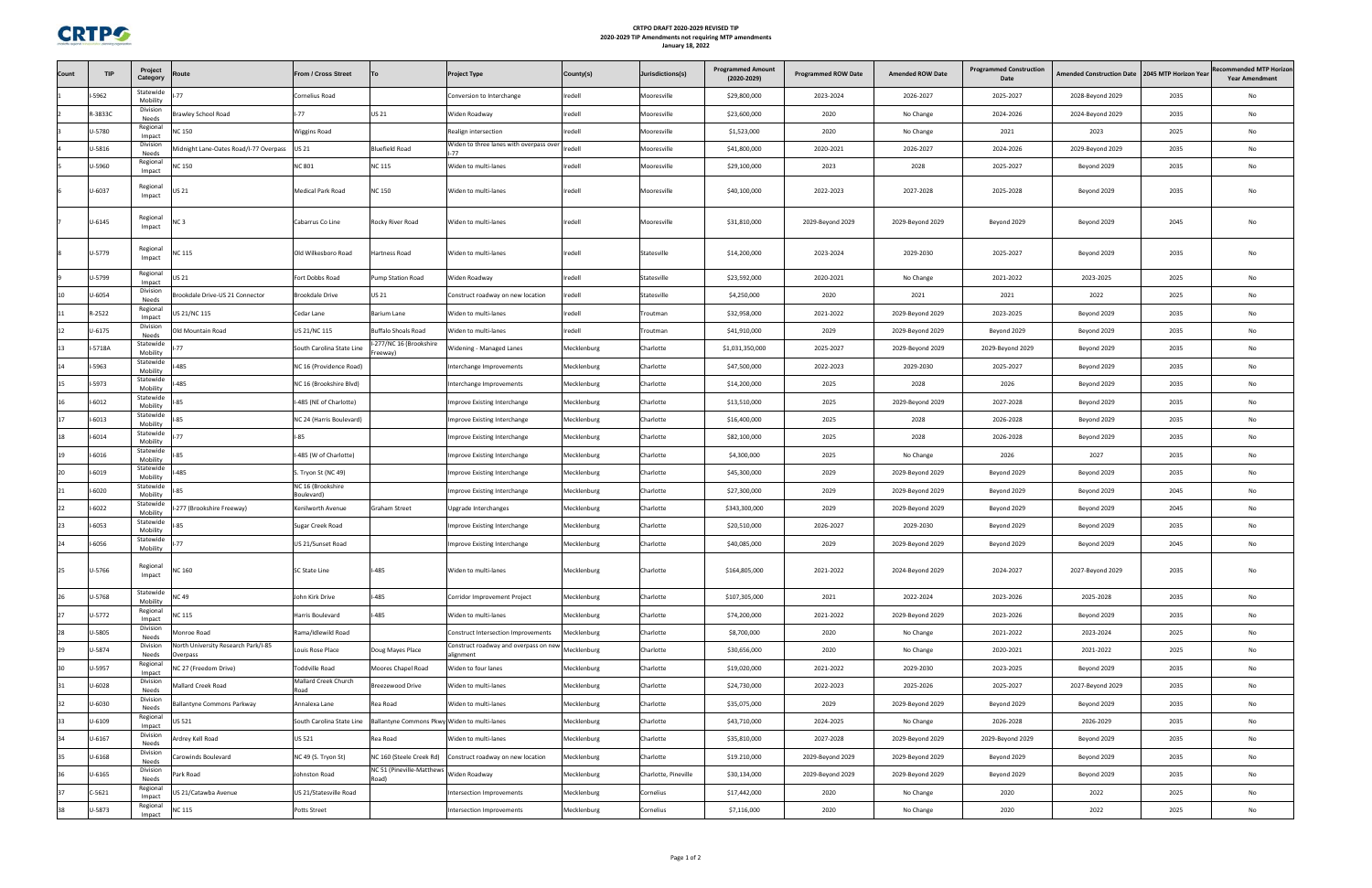

### **CRTPO DRAFT 2020‐2029 REVISED TIP 2020‐2029 TIP Amendments not requiring MTP amendments January 18, 2022**

| Count | <b>TIP</b>  | Project<br>Category   | Route                       | From / Cross Street                 | To                                   | <b>Project Type</b>                                                | County(s)             | Jurisdictions(s)                                                   | <b>Programmed Amount</b><br>$(2020 - 2029)$ | <b>Programmed ROW Date</b> | <b>Amended ROW Date</b> | <b>Programmed Construction</b><br>Date | <b>Amended Construction Date</b> | 2045 MTP Horizon Year | <b>Recommended MTP Horizon</b><br><b>Year Amendment</b> |
|-------|-------------|-----------------------|-----------------------------|-------------------------------------|--------------------------------------|--------------------------------------------------------------------|-----------------------|--------------------------------------------------------------------|---------------------------------------------|----------------------------|-------------------------|----------------------------------------|----------------------------------|-----------------------|---------------------------------------------------------|
| 39    | $J - 6105$  | Division<br>Needs     | ailey Road Extension        | Poole Place                         | <b>US 21</b>                         | Construct roadway on new location                                  | Mecklenburg           | Cornelius                                                          | \$7,186,000                                 | 2020                       | 2021                    | 2021-2022                              | 2022-2023                        | 2025                  | No                                                      |
| 40    | U-6171      | Division<br>Needs     | Bailey Road Extension       | <b>US 21</b>                        | Future Northcross Drive<br>Extension | Construct roadway on new location<br>including an overpass of I-77 | Mecklenburg           | Cornelius                                                          | \$9,410,000                                 | 2029-Beyond 2029           | 2029-Beyond 2029        | Beyond 2029                            | Beyond 2029                      | 2035                  | No                                                      |
| 41    | J-5907      | Division<br>Needs     | otts-Beatty-Sloan Connector |                                     |                                      | Construct roadway on new location                                  | Mecklenburg           | Davidson                                                           | \$6,150,000                                 | 2020                       | No Change               | 2020                                   | 2022                             | 2025                  | No                                                      |
|       | J-6092      | Division<br>Needs     | avidson-Concord Road        | Robert Walker Drive                 |                                      | Construct Intersection Improvements                                | Mecklenburg           | Davidson                                                           | \$1,658,000                                 | 2020                       | 2021                    | 2021                                   | 2022                             | 2025                  | No                                                      |
| 43    | 2-2632AB    | Regional<br>Impact    | <b>NC 73</b>                | <b>VC 115</b>                       | Davidson-Concord Road                | Widen to multi-lanes                                               | Mecklenburg           | Huntersville                                                       | \$71,247,000                                | 2020-2021                  | 2023-2025               | 2023-2026                              | 2026-2029                        | 2035                  | No                                                      |
| 44    | $3 - 5721B$ | Regional<br>Impact    | <b>JC 73</b>                | <b>Beatties Ford Road</b>           | Catawba Avenue                       | Widen to multi-lanes                                               | Mecklenburg           | Huntersville                                                       | \$168,395,000                               | 2021-2022                  | 2023-2025               | 2023-2026                              | 2026-2029                        | 2035                  | No                                                      |
| 45    | J-5807      | Division<br>Needs     | <b>Silead Road</b>          | NC 115                              | US 21                                | Corridor Improvement Project                                       | Mecklenburg           | Huntersville                                                       | \$14,557,000                                | 2022-2023                  | 2029-Beyond 2029        | 2025-2026                              | Beyond 2029                      | 2035                  | No                                                      |
| 46    | $J - 6106$  | Division<br>Needs     | Gilead Road                 | McCoy Road                          | Wynfield Creek Parkway               | Widen roadway to 4-lanes divided                                   | Mecklenburg           | Huntersville                                                       | \$11,330,000                                | 2020                       | 2022                    | 2021-2022                              | 2024-2025                        | 2025                  | No                                                      |
| 47    | J-5108      | Division<br>Needs     | orthcross Drive Extension   | <b>NC 73</b>                        | Westmoreland Road                    | Construct Roadway on New Location                                  | Mecklenburg           | Huntersville, Corneliu                                             | \$17,643,000                                | 2020                       | No Change               | 2020                                   | 2022-2024                        | 2025                  | No                                                      |
| 48    | J-5767      | Regional<br>Impact    | US 21                       | Northcross Center Court             | Vestmoreland Road                    | Widen Roadway                                                      | Mecklenburg           | Huntersville, Corneliu                                             | \$27,793,000                                | 2020                       | 2029                    | 2024-2027                              | Beyond 2029                      | 2035                  | No                                                      |
| 49    | J-4714AA    | Division<br>Needs     | Iohn St /Old Monroe Rd      | Trade Street                        | <b>-485</b>                          | Widen to multi-lanes                                               | Mecklenburg           | Matthews                                                           | \$118,299,000                               | 2025-2026                  | 2029-Beyond 2029        | 2027-Beyond 2029                       | Beyond 2029                      | 2035                  | No                                                      |
| 50    | $J - 6166$  | Division<br>Needs     | astern Circumferential      | Sam Newell Road                     | Northeast Parkway                    | Construct roadway on new location                                  | Mecklenburg           | Matthews                                                           | \$7,210,000                                 | 2029-Beyond 2029           | Beyond 2029             | Beyond 2029                            | Beyond 2029                      | 2035                  | No                                                      |
| 51    | J-5007      | Regional<br>Impact    | VC 51                       | Matthews Township<br>Parkway        | awyers Road                          | Widen Roadway                                                      | Mecklenburg           | Matthews, Mint Hill                                                | \$43,850,000                                | 2021-2022                  | 2029-Beyond 2029        | 2024-2027                              | Beyond 2029                      | 2035                  | No                                                      |
| 52    | $-6015$     | Statewide<br>Mobility | $-485$                      | NC 51 (Pineville-Matthews<br>Road)  |                                      | mprove Existing Interchange                                        | Mecklenburg           | Pineville                                                          | \$19,500,000                                | 2029-Beyond 2029           | Beyond 2029             | Beyond 2029                            | Beyond 2029                      | 2035                  | No                                                      |
| 53    | J-6086      | Regional<br>Impact    | NC 51                       | Park Road                           | Carmel Road                          | Construct Access Management<br>mprovements                         | Mecklenburg           | Pineville, Charlotte                                               | \$7,554,000                                 | N/A                        | N/A                     | 2020                                   | 2023-2024                        | 2025                  | No                                                      |
|       | J-5906      | Division<br>Needs     | orrence Chapel Road         | Catawba Avenue                      |                                      | ntersection Improvements                                           | Mecklenburg           | Cornelius                                                          | \$16,844,000                                | 2020                       | No Change               | 2020                                   | 2022-2023                        | 2025                  | No                                                      |
| 55    | J-6032      | Division<br>Needs     | Mallard Creek Road          | -485                                | Concord Mills Blvd                   | Widen to multi-lanes                                               | Mecklenburg, Cabarrus | Charlotte, Concord                                                 | \$29,450,000                                | 2020-2021                  | 2022-2023               | 2023-2025                              | 2025-2027                        | 2035                  | No                                                      |
| 56    | J-6029      | Division<br>Needs     | oplar Tent Road             | Derita Road                         | NC 73                                | Widen to multi-lanes                                               | Mecklenburg, Cabarrus | Huntersville, Concord                                              | \$59,640,000                                | 2029-Beyond 2029           | 2029-Beyond 2029        | Beyond 2029                            | Beyond 2029                      | 2035                  | No                                                      |
|       | R-5706      | Regional<br>Impact    | <b>NC 73</b>                | Davidson Concord Road               | <b>US 29</b>                         | Widen to multi-lanes                                               | Mecklenburg, Cabarrus | Huntersville, Davidsor                                             | \$252,250,000                               | 2020-2021                  | 2029-Beyond 2029        | 2023-2026                              | 2029-Beyond 2029                 | 2035                  | No                                                      |
| 58    | I-6065      | Statewide<br>Mobility | $-77$                       | -485                                | <b>NC 150</b>                        | Construct Peak Period Shoulder Lanes                               | Mecklenburg, Iredell  | Charlotte,<br>Huntersville,<br>Cornelius, Davidson,<br>Mooresville | \$47,000,000                                | 2020                       | 2022                    | 2020-2022                              | 2023-2025                        | 2025                  | No                                                      |
| 59    | R-5721A     | Regional<br>Impact    | NC 73                       | <b>VC 16</b>                        | <b>Beatties Ford Road</b>            | Widen to multi-lanes                                               | Mecklenburg, Lincoln  | Huntersville, Denver                                               | \$200,295,000                               | 2021-2023                  | 2024-2026               | 2023-2026                              | 2027-Beyond 2029                 | 2035                  | No                                                      |
| 60    | J-5808      | Division<br>Needs     | Chestnut Lane Connector     | Matthews-Indian Trail<br>Road       | Gribble Road                         | Construct roadway on new location                                  | Jnion                 | Indian Trail                                                       | \$16,300,000                                | 2020                       | 2020                    | 2021-2022                              | 2023-2025                        | 2025                  | No                                                      |
|       | J-4024      | Regional<br>Impact    | US 601                      | <b>US 74</b>                        | Monroe Expressway                    | Widen to multi-lanes                                               | Union                 | Monroe                                                             | \$30,545,000                                | 2025                       | 2027                    | 2027-2029                              | Beyond 2029                      | 2035                  | No                                                      |
| 62    | J-5703      | Statewide<br>Mobility | JS 74                       | Rocky River Road                    |                                      | Construct Intersection Improvements                                | Jnion                 | Monroe                                                             | \$5,111,000                                 | 2020                       | 2021                    | 2021                                   | 2025                             | 2025                  | No                                                      |
|       | U-5723      | Statewide<br>Mobility | US 74                       | US 601                              |                                      | terchange Improvements                                             | ווטווי                | Monroe                                                             | \$11,846,000                                | 2020                       | No Change               | 2024-2026                              | 2025-2027                        | 2035                  |                                                         |
| 64    | U-5764      | Statewide<br>Mobility | <b>US 74</b>                | NC 200 (Dickerson Blvd)             | Rocky River Road                     | Widen Roadway                                                      | Union                 | Monroe                                                             | \$11,846,000                                | 2021                       | 2024-2026               | 2024-2026                              | 2027-Beyond 2029                 | 2035                  | No                                                      |
| 65    | U-6031      | Division<br>Needs     | Charlotte Avenue            | Seymour Street                      | NC 200                               | Widen to multi-lanes                                               | Union                 | Monroe                                                             | \$27,130,000                                | 2022-2023                  | 2029-Beyond 2029        | 2025-2026                              | Beyond 2029                      | 2035                  | No                                                      |
| 66    | U-6169      | Division<br>Needs     | Old Monroe Road             | <b>Wesley Chapel-Stouts</b><br>Road | Airport Road                         | Widen Roadway                                                      | Union                 | Monroe                                                             | \$27,410,000                                | 2027-2028                  | 2029-Beyond 2029        | Beyond 2029                            | Beyond 2029                      | 2035                  | No                                                      |
| 67    | $U - 6170$  | Division<br>Needs     | Lawyers Road                | $I-485$                             | Stevens Mill Road                    | Widen to multi-lanes                                               | Union                 | <b>Stallings</b>                                                   | \$5,720,000                                 | 2028                       | 2029-Beyond 2029        | Beyond 2029                            | Beyond 2029                      | 2035                  | No                                                      |
| 68    | $U - 5112$  | Division<br>Needs     | leasant Plains Road         | Potters Road                        |                                      | Construct Intersection Improvements                                | Jnion                 | Stalllings                                                         | \$3,716,000                                 | 2020                       | No Change               | 2020                                   | 2021                             | 2025                  | No                                                      |
| 69    | U-3467      | Regional<br>Impact    | <b>NC 84</b>                | <b>NC 16</b>                        | Waxhaw-Indian Trail Road             | Construct four-lane roadway, part on<br>new alignment              | Jnion                 | Wesley Chapel                                                      | \$65,615,000                                | 2020                       | No Change               | 2024-2026                              | 2029-Beyond 2029                 | 2035                  | No                                                      |